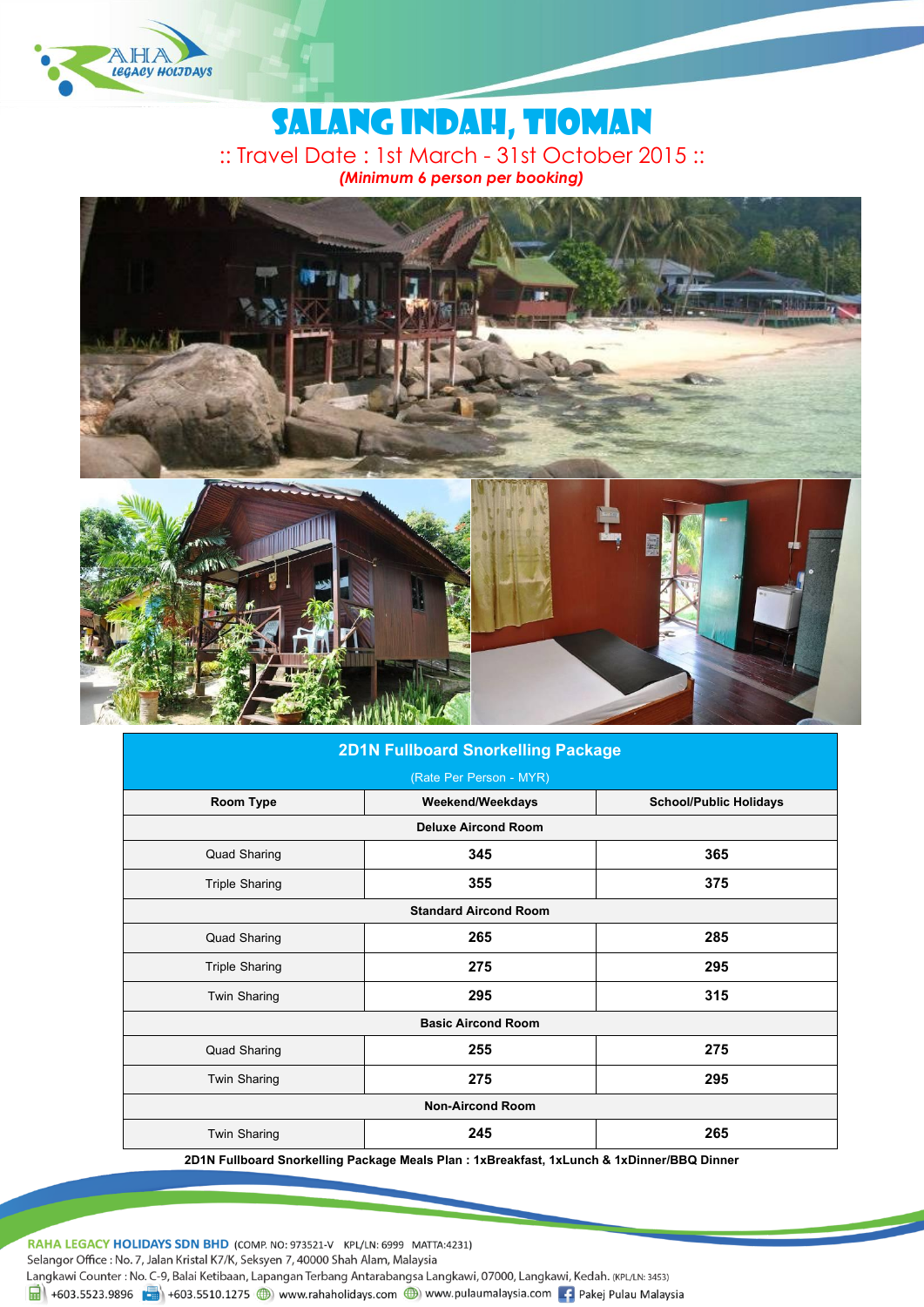

| <b>3D2N Fullboard Snorkelling Package</b><br>(Rate Per Person - MYR) |     |     |  |  |
|----------------------------------------------------------------------|-----|-----|--|--|
|                                                                      |     |     |  |  |
| <b>Deluxe Aircond Room</b>                                           |     |     |  |  |
| <b>Quad Sharing</b>                                                  | 455 | 475 |  |  |
| <b>Triple Sharing</b>                                                | 465 | 485 |  |  |
| <b>Standard Aircond Room</b>                                         |     |     |  |  |
| <b>Quad Sharing</b>                                                  | 365 | 385 |  |  |
| <b>Triple Sharing</b>                                                | 375 | 395 |  |  |
| <b>Twin Sharing</b>                                                  | 415 | 435 |  |  |
| <b>Basic Aircond Room</b>                                            |     |     |  |  |
| <b>Quad Sharing</b>                                                  | 335 | 355 |  |  |
| <b>Twin Sharing</b>                                                  | 375 | 395 |  |  |
| <b>Non-Aircond Room</b>                                              |     |     |  |  |
| <b>Twin Sharing</b>                                                  | 315 | 335 |  |  |

**3D2N Fullboard Snorkelling Package Meals Plan : 2xBreakfast, 1xPacked Lunch, 1xDinner & 1xBBQ Dinner**

| <b>4D3N Fullboard Snorkelling Package</b><br>(Rate Per Person - MYR) |     |     |  |  |
|----------------------------------------------------------------------|-----|-----|--|--|
|                                                                      |     |     |  |  |
| <b>Deluxe Aircond Room</b>                                           |     |     |  |  |
| <b>Quad Sharing</b>                                                  | 575 | 595 |  |  |
| <b>Triple Sharing</b>                                                | 585 | 605 |  |  |
| <b>Standard Aircond Room</b>                                         |     |     |  |  |
| <b>Quad Sharing</b>                                                  | 455 | 475 |  |  |
| <b>Triple Sharing</b>                                                | 465 | 485 |  |  |
| <b>Twin Sharing</b>                                                  | 515 | 535 |  |  |
| <b>Basic Aircond Room</b>                                            |     |     |  |  |
| <b>Quad Sharing</b>                                                  | 415 | 435 |  |  |
| <b>Twin Sharing</b>                                                  | 465 | 485 |  |  |
| <b>Non-Aircond Room</b>                                              |     |     |  |  |
| <b>Twin Sharing</b>                                                  | 395 | 415 |  |  |

**4D3N Fullboard Snorkelling Package Meals Plan : 3xBreakfast, 1xPacked Lunch, 1xLunch, 2xDinner & 1xBBQ Dinner**

RAHA LEGACY HOLIDAYS SDN BHD (COMP. NO: 973521-V KPL/LN: 6999 MATTA:4231) Selangor Office: No. 7, Jalan Kristal K7/K, Seksyen 7, 40000 Shah Alam, Malaysia Langkawi Counter : No. C-9, Balai Ketibaan, Lapangan Terbang Antarabangsa Langkawi, 07000, Langkawi, Kedah. (KPL/LN: 3453)

 $\frac{1}{\ln 1}$  +603.5523.9896  $\frac{1}{\ln 2}$  +603.5510.1275 (b) www.rahaholidays.com (b) www.pulaumalaysia.com  $\frac{1}{\ln 2}$  Pakej Pulau Malaysia